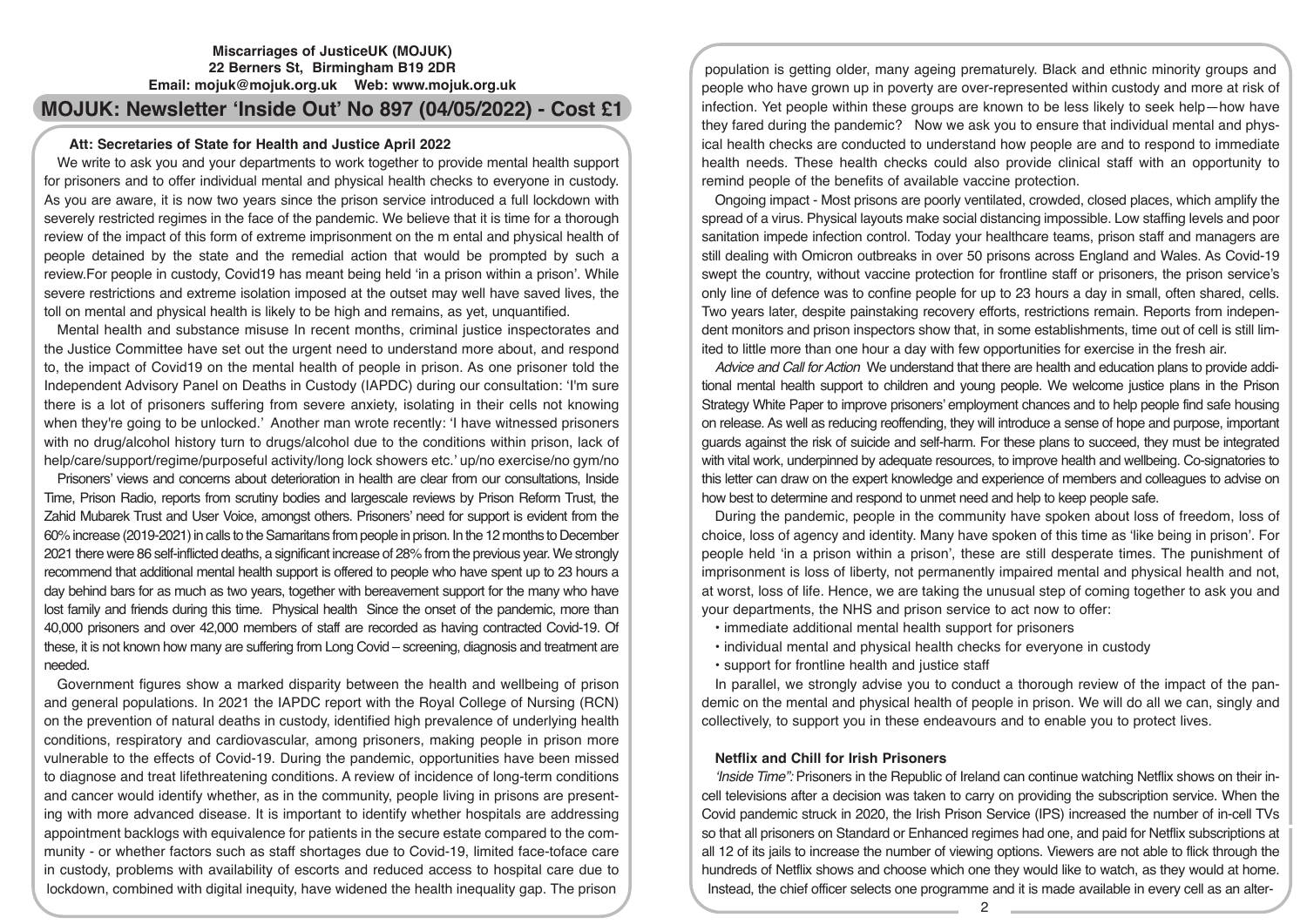native to the free-to-air channels. Initially, Netflix was intended as a temporary measure to help ease the boredom of long hours spent in cells during the Covid lockdowns. However, now that restrictions easing, an IPS spokesperson told Inside Time last week that a decision has been taken to carry on providing the service. It has not proved expensive: after an initial 8,915 euros (£7,400) in installation costs, the subscription fees are reported to be costing the IPS only 120 euros (£100) per month for its entire estate. Among the shows available on Netflix are Orange is the New Black, Prison Break and Inside the World's Toughest Prisons. Prisons in the Irish Republic also offer residents the chance to watch Sky Sports broadcasts – but these are only available in communal areas, not on in-cell TVs. A spokesperson for the IPS said: "The incidents of self-harm and suicide in prisons have been dramatically reduced since to the introduction of televisions in prisons a number of years ago. They have been even more critical during Covid-19, where prisoners have experienced longer periods in their cells and there were restrictions on physical visits."

## **Prison Employee 'Called Black Prisoners Monkeys'**

*'Inside Time":* A survey of Black and minority ethnic women in prison has uncovered allegations of racism and discrimination. One mixed race woman claimed that when she was sitting with two black friends, a member of prison staff told her "You look like the three wise monkeys". A mixed-race woman said she had been accused by a staff member of "talking gangster". Among women surveyed, 34 per cent felt the treatment they received from staff was "poor" or "very poor", rising to 45 per cent among Black women. Asked about access to work, 30 per cent felt that they were less likely to be offered jobs than other prisoners because of their ethnicity. The survey, which took place in all 12 female jails in England, attracted 266 responses from Black, minority ethnic or foreign national prisoners. It was carried out by the Independent Monitoring Boards (IMBs) and the Criminal Justice Alliance (CJA).

The findings were set out in three reports which included comments from prisoners showing that staff attitudes were inconsistent. One mixed race woman said: "Majority of the officers are really respectful and easy to talk to, while others are just plain rude and sometimes act like they are scared of me." Another said: "Some are rude to me but are OK with other white prisoners. That really upsets me." The authors of the reports made recommendations including more funding for equalities work in prisons; more recruitment of ethnically diverse staff; better staff training; external scrutiny of prisoners' discrimination claims; and language support for prisoners whose first language is not English.

Nina Champion, Director of the CJA, called the findings of the survey "shocking and distressing". She said: "The women lack trust and confidence in the complaints system, do not trust that they will be treated fairly and are often unaware of how prison monitors can help. There is an urgent need to address these issues nationally and locally, and I hope to see our recommendations being implemented with haste."

Commenting on the findings, Dame Anne Owers, Chair of the IMBs, said: "In spite of numerous reports highlighting disproportionality in the criminal justice system, and the specific challenges faced by women, positive change has been slow. These reports show that addressing racial and ethnic disadvantage needs to be a priority, and I hope these recommendations will stimulate action at every level. IMBs can play a key role in monitoring and reporting on outcomes for women from diverse backgrounds and we are keen to learn from this research."

Among the complaints of women in the survey was that when they reported incidents of racism using a Discrimination Incident Reporting Form (DIRF), there was seldom a positive outcome. One woman told the researchers: "There is never no punishment when someone says racial things, it is then dismissed on lack of evidence – so it's a waste of time."

#### **Covid Makes a Spring Comeback in Prisons**

*'Inside Time":* Monthly data from the Ministry of Justice showed that 2,749 new cases were recorded during the month, with around 90 per cent of prisons and young offender institutions recording at least one positive test. The monthly total was up from 2,123 new cases in February. However, it remains well below the figure for January, which was the worst month since the pandemic began with 7,455 new cases recorded. Although the figures do not specify which strain of the virus is spreading, most of the new cases are thought to be the dominant Omicron variant which causes less severe disease than previous variants. The three deaths in March mean that 15 prisoners have died with Covid so far in 2022, on top of 75 deaths in 2020 and 102 deaths in 2021 – a total since the start of the pandemic of 192 in England and Wales. A further 13 prisoners have died with Covid in Scotland. A note by Ministry of Justice statisticians, published with the data, said: "Of the 192 prisoner deaths, 157 are suspected or confirmed to be due to COVID-19. The remaining 35 deaths are believed to be due to other causes, although the individuals had tested positive for COVID-19 … The cause of death in each case is provisional until the official cause of death has been determined by the coroner. As such revisions may be made to the data as part of this process."

## **Ulster Defence Regimen - Britain's Sectarian Army**

*Anne Cadwallader, Declassified UK:* The Ulster Defence Regiment, the largest in the British army, fueled the conflict in Northern Ireland and was a sectarian weapon in Britain's counter-insurgency strategy, shows a new book drawing on declassified files. Say 'UDR' to the vast majority of Britons and, despite the increasingly totemic status of 'our boys' in the military, eyebrows will universally raise. Yet the Ulster Defence Regiment was active throughout most of the recent conflict in Ireland – the longest period of continuous duty of any British military unit. Successive UK governments lavishly praised its courage and commitment to peace. There were regular visits by members of the royal family to barracks and parade grounds across Northern Ireland from Fermanagh to Belfast. A recently-published book, however, reveals a quite different story.

UDR Declassified by Micheál Smith relies for hard evidence on declassified internal British memos, position papers and analysis, much of which were retrieved from the UK National Archives over the last two decades by the Pat Finucane Centre. Successive governments in London, the book argues, fueled the conflict in Northern Ireland by policing and alienating one part of the community (those who are pro-Irish unity, mainly Catholic) while arming, training and providing intelligence information through the UDR to the other section of the community (those who are pro-union, mainly Protestant). "Writers of books like this", says Smith, "often get accused of re-writing history. But history is always rewritten whenever new evidence proves it wrong. This evidence allows us to narrow the permissible lies".

The UDR was formed in April 1970, supposedly to replace the discredited "B-Specials", a quasi-military force. All the UDR's original seven battalions, however, were led by former B-Special county commandants. Hardly surprising, then, that the UDR is described by French political scientist, Anne Mandeville, as "a kind of monster". While it was supposedly an arm of the British state, she says, in reality it was "deeply in solidarity with the Protestant community".

Integrated into the British Army, it was also divided from it "organically, geographically and by its specificity", a toxic recipe for any law-enforcement unit seeking cross-community support. For many Catholics, the slogan 'UDR by Day: UVF by Night' was a lived reality, referring to the oldest loyalist paramilitary group in the conflict, the Ulster Volunteer Force. Stories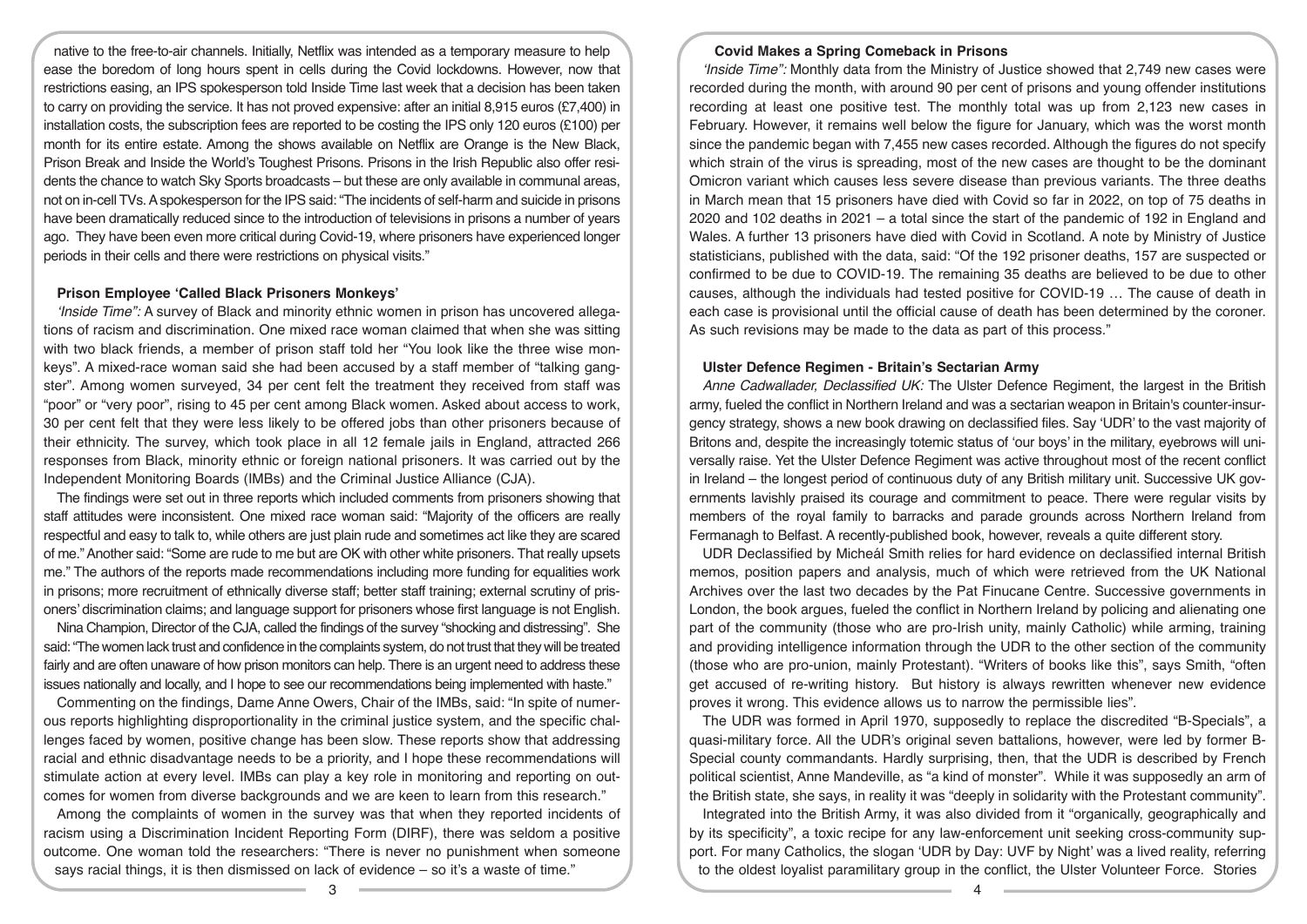abound of people stopped on the roadside in the dead of night – or on the way home from church or Gaelic sporting fixtures – to be insolently abused or worse.

The one-time leader of the moderate nationalist Social Democratic and Labour Party (SDLP) and Nobel peace prize winner, John Hume, described the regiment as a "group of Rangers supporters put in uniforms, supplied with weapons and given the job of policing the area where Celtic supporters live". More officially, a 1984 briefing document prepared for the then Northern Ireland Secretary, Douglas Hurd, concluded: "The regiment is mistrusted, even hated, in much of the Catholic community, and by many Catholic politicians".It added: "More significantly, it is not held in the highest regard by the RUC itself (including the Chief Constable …) even amongst regular soldiers it is not universally popular."The UDR was also seen as an impediment to peace. In 1986 a Foreign Office official noted in a memo to a Ministry of Defence colleague that: "For all its courage and dedication (which I certainly do not underestimate), and despite its incorporation into the British Army, the UDR is an inescapably sectarian body and an obstacle to reconciliation between the two communities in Northern Ireland."

*Counter-Insurgency -* Smith, while pulling no punches, freely concedes not every member of the regiment was motivated by sectarian hatred. Far from it, he says many of its members wished to end the conflict through patrolling, surveillance and lending their local knowledge to support the police, the Royal Ulster Constabulary (RUC). The main thrust of this book, however, judges the UDR in its structural context, rising well above a day-by-day account of its sectarian and criminal failings. Instead it examines the regiment's role as a key element of British colonial/post-colonial counter-insurgency strategy in Ireland. That is not to say the UDR's dubious record is overlooked. Smith points out that between 1985 and 1989, UDR members were twice as likely to commit a crime as the general public. The UDR crime rate was 10 times that for police officers in the RUC and about four times the British army rate. The central problem, he says, is that London never viewed the problem in Northern Ireland as rooted in a demand for civil rights, equality and constitutional reform. Instead it blindly interpreted republican violence as a criminal conspiracy that must be crushed.

The book is full of examples where, rather than deal even-handedly with both communities, London concluded that armed republicanism was its only true enemy. Just three examples from the book suffice to show the malign out-workings of this policy. Shockingly, it points out that the word "collusion" to describe covert collaboration between loyalist paramilitaries and state forces was first used as early in the conflict as September 1971 when a rifle was reported taken and "connivance" suspected. Even more disturbing was the lack of police inquiries into "missing" weapons such as the "theft" of sub-machine gun serial number UF57A30490, taken from Glenanne UDR barracks in County Armagh, in May 1971. This weapon was subsequently used to murder 11 people in 11 months, leaving four children orphaned and 19 fatherless.

*Heavily Infiltrated* - London cannot say it was unaware of the dangers. In 1975, Labour Prime Minister Harold Wilson and opposition leader Margaret Thatcher were informed by an official that: "The Army's judgment [was that] the UDR were heavily infiltrated by extremist Protestants and that in a crisis situation they could not be relied on to be loyal". Stunning evidence, even earlier, of the UDR's dangerous proclivities is provided in an internal British discussion document entitled 'Subversion in the UDR', written in August 1973. "It seems likely", says the document, "that a significant proportion (perhaps  $5\%$  – in some areas as high as 15%) of UDR soldiers will also be members of the UDA, Vanguard Service Corps, Orange Volunteers or UVF", referring to loyalist paramilitary forces.

Yet, the document concludes, little should be done about this: "The discovery of members of para-military or extremist organisations in the UDR is not, and has not been, a major intelligence target" and the UDR remained "wide open to subversion and potential subversion". Moreover, the same document concludes that "some soldiers are undoubtedly leading double lives" and that "the UDR is the single best source of loyalist weapons and their only significant source of modern weapons". Rather amazingly, there is even doubt over the very legality of the UDR. A 1981 memo, only recently discovered in the archives, notes concerns amongst Ministry of Defence legal advisers as to whether UDR soldiers were legally 'on duty', as the formal call-out procedures had not been followed since the early 1970s. As a result, officials were concerned about the legality of arrests, search operations and other actions.

Rewriting History: UK's Government's New Plan

Technically, it may yet be possible for people to challenge pre-1981 arrests by the UDR through the Criminal Cases Review Commission. Convictions of persons for failing to answer a question or for resisting arrest might also be called into question. But the book's central focus is what the UDR did while its soldiers were let loose on the populace, legally or otherwise. Blame for this deplorable and deadly lack of action, Smith concludes, should not be laid at the door of individual UDR members but at those who devised a policy of using it as a counter-insurgency weapon for three decades and who continue to escape detection and accountability of any kind. The price, he points out, was paid by the UDR's many victims whose lives continue to be blighted by its existence and because of its shameful record.

#### **USA: Wrongly Convicted Man Served Three Decades in Prison**

A San Francisco man has been released from prison this week after serving 32 years for a crime he did not commit. Joaquin Ciria was convicted of murdering a friend, Felix Bastarrica, in 1990 and that conviction was overturned on Monday by a San Francisco Superior Court judge. The Northern California Innocence Project put the case in front of District Attorney Chesa Boudin's Innocence Commission 18 months ago after they found new evidence and witnesses. Mr Ciria, 61, told reporters: "They did justice where justice needed to be done and I'm really happy today. I want to say thank you to my attorney," said Ciria, embracing the attorneys who fought for him. "My first five years I was thinking I really can't take it," said Ciria. "I thought that I was going to lose my mind any day, but when you put faith - your faith in God - you gotta keep going." "This is what we do our work for," said Linda Starr, Director of the Northern California Innocence Project at Santa Clara University. "These moments are amazing. It's why we've fought for 20 years to correct the witness identification procedures that are used, so mistakes like this don't happen."

#### **David Oluwale Victim of Police Harassment Remembered by Blue Plaque in Leeds**

*Haroon Siddique, Guardian:* A blue plaque is to be unveiled in Leeds commemorating David Oluwale, a British-Nigerian man who died in 1969 after being harassed by police. The plaque will be on Leeds Bridge, close to where Oluwale was last seen alive, being chased by Sgt Kenneth Kitching and Insp Geoffrey Ellerker. His body was found two weeks later about a mile away in the River Aire, which flows under the bridge. In a landmark case in 1971, the two officers, who had subjected Oluwale to a long campaign of abuse were convicted of assault by a jury, having been directed to acquit them of manslaughter. It was the first successful prosecution of British police officers for involvement in the death of a black person, according to Leeds Civic Trust. Several nominations were submitted over the years for a blue plaque to commemorate Oluwale, but in 2019 it was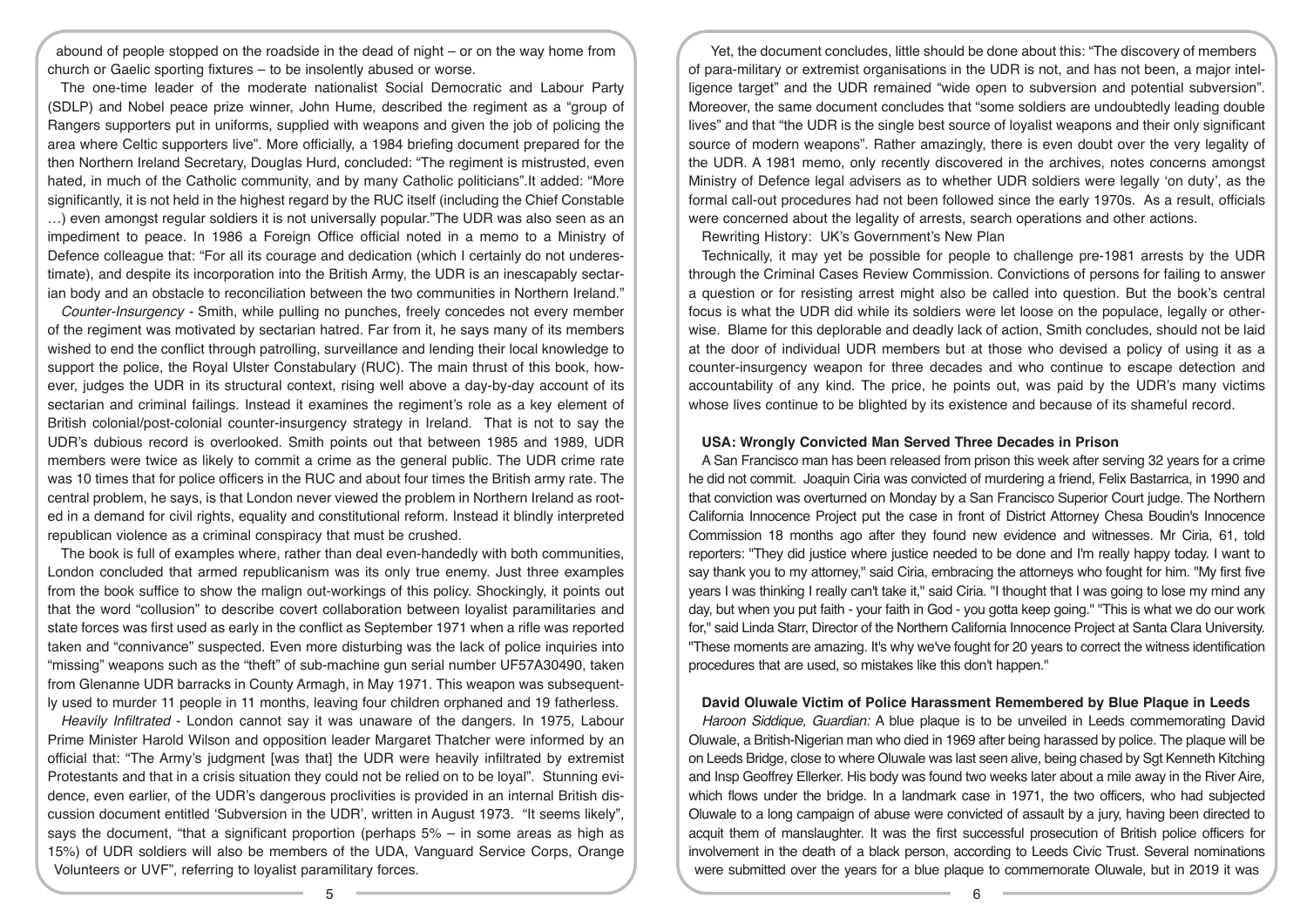rejected by the trust in part because it was not celebratory and his legacy was posthumous. However, the criteria for plaques was changed after an independent review in 2021 commissioned following the murder of George Floyd and subsequent anti-racist protests.

Max Farrar, the secretary of the Remember Oluwale charity, said: "After many years of quiet campaigning by #RememberOluwale, the Black Lives Matter protests put wind in our sails, and this blue plaque for David Oluwale is one of several signs that Leeds is committed to being more welcoming, more inclusive and more equal. "Leeds Civic Trust is one of our many partners who recognise that Leeds has to face up to its shameful history of racism and take active steps to transform itself. We are extremely grateful to all our supporters."

Remember Oluwale launched a successful crowdfunding campaign to raise funds for the plaque. Among those speaking at Monday's unveiling will be the author Caryl Phillips, who wrote an essay on Oluwale in his 2007 book Foreigners – Three English Lives (2007), the city council leader, James Lewis, and Det Ch Supt Carl Galvin. Galvin's father, Gary Galvin, a police cadet, acted as a whistleblower, exposing that Oluwale had been the victim of serious and sustained mistreatment by officers. The David Oluwale Choir will sing songs composed by Leeds United football fans after the imprisonment of Ellerker and Kitching. One of the chants they would sing on the terraces, to the tune of Michael Rowed the Boat Ashore, was "The River Aire is chilly and deep, Ol-u-wale; Never trust the Leeds police, Ol-u-wale."

The trust's director, Martin Hamilton, said: "A blue plaque scheme should be more than a pat on the back for famous, high-achieving people. It should also tell the story of significant points in history that risk being forgotten or overlooked." "David Oluwale did not have the opportunity to achieve his potential in his own lifetime, but the legacy created after his death is one that deserves to be highlighted." Last month, a footbridge named after Oluwale was installed over the River Aire and a sculpture commemorating him is being created by the British-Nigerian artist Yinka Shonibare for the new Meadow Lane gardens nearby.

#### **Gun Deaths Were the Leading Killer of US Children in 2020**

Guns overtook car crashes to become the leading cause of death for US children and teenagers in 2020, new research shows. Data from the Centers for Disease Control and Prevention (CDC) shows that over 4,300 young Americans died of firearm-related injuries in 2020. While suicides contributed to the toll, the data shows that homicides form the majority of gun-related deaths. More than 390 million guns are owned by US civilians.

According to the research - which was published this week in the New England Journal Medicine - the rise in gun-related deaths among Americans between the ages of one and 19 was part of an overall 33.4% increase in firearm homicides nationwide. Homicides, the study noted, disproportionately impact young Americans. Over the same time period, the rate of firearm suicides in the US rose by 1.1%. The overall rate of gun deaths of all reasons - suicide, homicide, unintentional and undetermined - among children and teenagers rose by 29.5%, more than twice that of the wider population. The rate of gun-related deaths per 100,000 residents rose among both men and women and across ethnic demographics between 2019 and 2020, with the largest increase among black Americans.

In past years, gun-related deaths were second only to car crashes as the leading cause of death among young Americans. Car deaths, however, have fallen over time and in 2020 approximately 3,900 Americans under 19 died in vehicle crashes. Incidents of drug overdoses and poisonings rose 83.6% between 2019 and 2020, and now are the third leading cause

of death in that age group. A separate study published earlier in April found that 954 young people died of overdoses in 2020, compared to 492 in 2019.

Gun violence in the US has increased since the Covid-19 pandemic began in early 2020. "The reasons for the increase are unclear," the research letter said. "It cannot be assumed that firearmrelated mortality will later revert to pre-pandemic levels". A separate study, published in the Annals of Internal Medicine in February, found that 7.5 million US adults - just under 3% of the population became first-time gun owners during the pandemic between January and April 2021. This, in turn, exposed 11 million people to household firearms, including five million children.

#### **Take No Pride in Britain's Brutal Immigration History**

*Socialist Worker:* From allowing Jewish people to die at the hands of the Nazis to drownings in the Channel, Boris Johnson is wrong to claim that Britain has "a proud history" of welcoming people. The Tories have a long-term mission to scapegoat migrants for the problems in society. That's particularly useful now as Johnson teeters on the edge of removal from Downing Street. As he announced the plans to deport refugees to Rwanda for "processing", Johnson said, without a hint of irony, "Our Britain is a beacon of openness and generosity."But the real record is saturated in blood. Around 400,000 Irish people settled in Britain in the 1840s after a famine that was a result of British colonialism. They were met with widespread anti-Irish prejudice from the top of society. Irish people were barred from housing and employment. But the prejudices also dripped down wards, resulting in racist attacks.

In the early 1900s Jewish people in eastern European were subject to pogroms and thousands saw their homes destroyed and family killed. But when they tried to escape to Britain, the ruling class branded them "criminals". MPs brought in Britain's first immigration controls—the Aliens Act 1905. It was specifically directed against Jews. It defined some migrants—mostly the poor and mentally ill as "undesirable". When the Nazis invaded Austria in 1932, and Jewish people there fled, more immigration controls were announced. Britain reluctantly accepted just 9,354 unaccompanied children as refugees. Tory prime minister Neville Chamberlain said, "I don't care a damn about the Jews." From 600,000 received visa applications, just 70,000 refugees were accepted. Italy declared war on Britain in June 1940 and Winston Churchill ordered police to "collar the lot". That meant interning all Italians. Racist and sectarian groups followed his lead and attacked over 4,000 Italian migrants. The elite has only ever helped refugees when suits their interests or when pressured from below.

The British Nationality Act 1948 allowed all citizens of the British Empire to live and work in Britain without a visa. The intention was they would fill gaps in the labour market. Commonwealth migration rose from a trickle in the early 1950s to more than 100,000 a year by the early 1960s. But rather than being welcomed by the "mother country" they were met with official destain and widespread racism. Politicians of all parties used migrants as a scapegoat for poor housing and low pay. This rhetoric developed the 1962 Commonwealth Immigrants Act, which forced some migrants to "return to their own countries". Rabid racist, Enoch Powell incited violence against migrants. His Rivers of Blood speech in 1968 outlined the myth of what's now "the great replacement" theory. By 1972 only those holding a work permit or with parents or grandparents born in Britain could enter. In mid-1970s the Wilson and Callaghan Labour government forced women from south Asia coming to Britain to marry to undergo virginity tests. Laws have continually been tightened to make it harder for people to move to Britain. The result today is people dying trying to escape war, poverty, climate change and hunger. There is nothing to celebrate about Britain's immigration controls.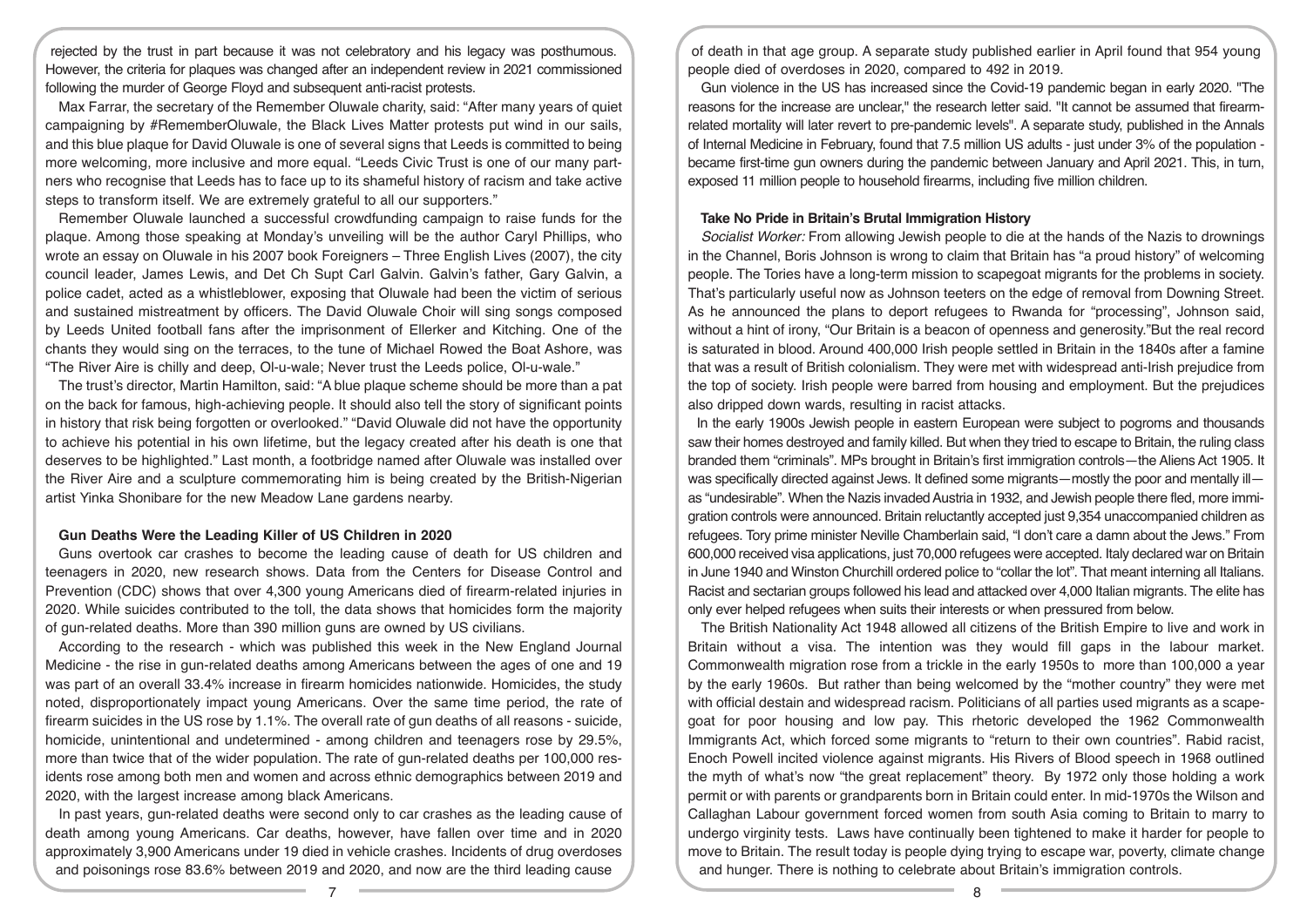## **Number of IPP Prisoners Never Released Stood At 1,602 on 31 December 2021**

This Government has brought forward an amendment relating to IPP licence terminations as part of the Police, Crime, Sentencing and Courts (PCSC) Bill, which is currently before Parliament. IPP offenders are eligible for Parole Board consideration of whether their IPP licence should be terminated, once 10 years has elapsed since their first release. Note that time spent in prison following recall under the IPP licence does not affect the calculation of the 10 year qualifying period. The Bill will require the Secretary of State to refer all eligible IPP offenders to the Parole Board for consideration of licence termination. This will ensure that eligible IPP offenders have every opportunity to have their licence terminated.

#### **Prisoners' Release: Temporary Accommodation**

Our Prisons Strategy White Paper sets out our vision that no-one subject to probation supervision is released from prison homeless. By 2024-5, we will invest £200m per year to transform our approach to rehabilitation. This includes expanding our Community Accommodation Service-Tier 3 transitional accommodation service across England and Wales. The service will support those under supervision from probation who are released from prison at risk of homelessness with up to 12-weeks accommodation.

## **Prisoners: Self-harm and Suicide**

The Secretary of State for Justice has not discussed levels of self-harm and suicide among prisoners held under Imprisonment for Public Protection (IPP) sentences with the Secretary of State for Health and Social Care. However, preventing self-harm and self-inflicted deaths of prisoners is a key priority for this Government as set out in the Prisons Strategy White Paper. We are providing prisons with tools to improve the way data is used to identify prisoners at increased risk of suicide and self-harm and we are developing training for staff to improve their understanding and knowledge of what drives self-harm in prisons. For those prisoners at increased risk, we also provide additional support through our targeted case management approach to ensure they receive appropriate care and support, and have also invested in implementing a Key Worker scheme across the estate, providing dedicated staff support to prisoners. We continue to raise staff awareness of the particular risks of self-harm and suicide amongst the IPP population.

#### **Prison Cell Accommodation - Overcrowding**

Prison cell occupancy is certified by the Prison Group Director (PGD) in accordance with Prison Service Instruction (PSI) 17/2012, which provides guidelines for determining cell capacities. Cells are only shared where a PGD has assessed them to be of an adequate size and condition. In addition, they must have adequate lighting, heating, ventilation and fittings, have 24-hour access to water and sanitation, and allow prisoners to communicate at any time with a prison officer. These standards ensure that prisoners are always accommodated safely. The Government is investing £3.8 billion over the next three years to deliver 20,000 new prison places. These additional prison places will have a positive impact on lowering the proportion of crowding within the prison estate by providing accommodation that is safe, decent and uncrowded. The 2020/21 Annual Digest shows that, across the year ending in March 2021, 15,941 prisoners were housed in crowded accommodation. Of these, 15,589 were housed in double cells originally designed for one person, and a further 259 were housed in triple cells designed for two people.

# **Police 'Break Law' to Target Sex Workers With 'Bullying and Intimidating Tactics'**

*Maya Oppenheim, Independent:* Police officers have been accused of ignoring the law in order to "bully, harass and intimidate" sex workers. Two letters, sent to police by campaigners and shared exclusively with The Independent, accuse officers of refusing to show warrant cards before raiding sex workers' premises and declining to identify themselves. The letters, written by Niki Adams, of the English Collective of Prostitutes, a leading campaign group that supports sex workers, outline cases of sex workers who allege they have been intimidated by police. In one letter sent to the Joint Professional Standards Department of the Norfolk Constabulary, she claims police entered a sex worker's premises without showing a warrant. The officers are alleged to have shouted that "prostitution was illegal in the UK, told her that she was mentally ill, searched the flat and took her phones and a personal book containing her email address, passwords and phone numbers".

Ms Adams also claims officers took photos of the woman, who she refers to as "Ms B", and removed towels from the premises claiming they needed to check them for semen – a move the campaigner labelled "intrusive and humiliating". "After this aggressive and unreasonable behaviour officers then bizarrely asked Ms B if she was trafficked," Ms Adams wrote. "If the police believed that there was a possibility that Ms B was trafficked, how do they justify shouting at her and treating her like a suspect?" The campaigner noted that Ms B was in the premises alone so was not acting illegally. While it is not illegal for individuals to buy or sell sex in the UK, soliciting, working on the street, sex workers banding together as a group and prostitutes advertising themselves is illegal. "If Ms B was under suspicion for a criminal offence and the police were considering arresting her, she should have been cautioned. She was not," Ms Adams adds.

"If Ms B was not suspected of a crime why did police confiscate her property? As we understand it, this is only justified if police have reasonable grounds to believe that the items have been obtained illegally or are evidence in relation to an offence. What offence was Ms B suspected of? We can also see no justification for asking for her email address passwords." The campaigner argued the incident went against guidelines set out by the National Police Chief Council, which states officers should not "start from a position that treats sex workers as criminals simply for being sex workers or engaging in practices that have been undertaken to increase their own personal safety, such as, 'managing or keeping brothels'". Ms Adams said Ms B was left so "paranoid" by the encounter she "couldn't stay in her home, couldn't think properly, [and] couldn't eat or sleep". "She spent three nights on the streets in central London, considered taking her life and contacted the Samaritans," Ms Adams added. "She would like to emphasise that she hasn't done anything wrong and is just trying to survive under very difficult financial circumstances."

# **Memorial Unveiled for David Oluwale 'Hounded' to Death by Racist Police**

*Jon Robins, Justice Gap:* A blue plaque was unveiled Tuesday 25th April 2022, at a new bridge in Leeds in memory of a homeless Nigerian man more than fifty years after he was 'hounded' to death by racist police officers. The memorial follows a long campaign to recognise David Oluwale whose bruised and battered body was found drowned in the River Aire on May 4 1969. He was last seen two weeks earlier fleeing two police officers on 18 April 1969 and later found. David Oluwale was born in Lagos in 1930, arrived in Hull as a stowaway on a cargo ship and was immediately sent to Armley Gaol for 28 days. He was sent to prison again for disorderly conduct where he suffered hallucinations and was labelled schizophrenic and transferred to the Pauper Lunatic Asylum at Menston near Otley, later called High Royds Hospital. He spent his final two years homeless in Leeds city centre, routinely mentally and physically abused by police officers Insp Geoffrey Ellerker and Sgt Kenneth Kitching. On the police charge sheets, in the